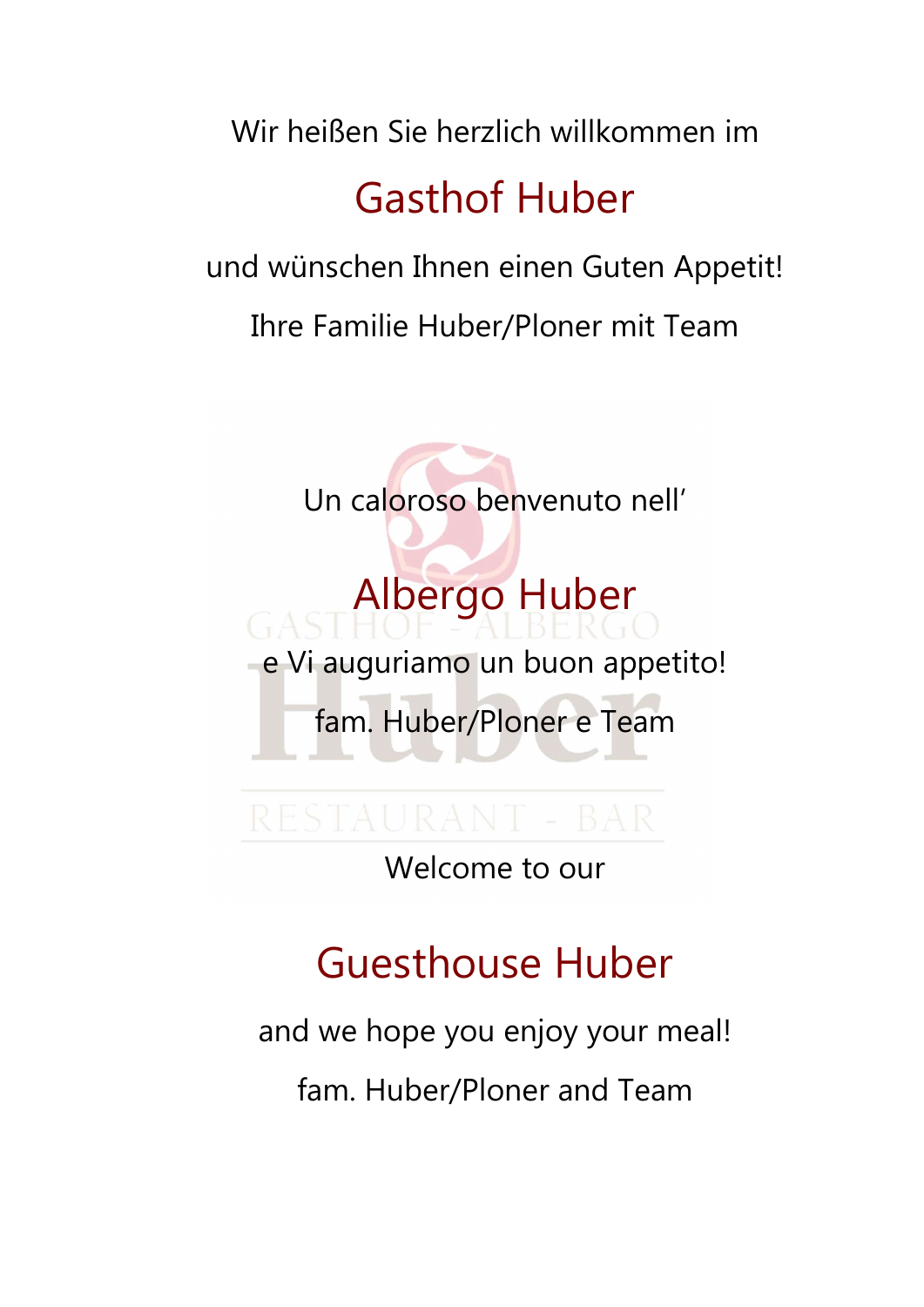## Kalte Vorspeisen

# Piatti freddi

## Appetizer's

| Käsevariation aus dem Pustertal mit Chutney von Alpe Pragas                  | € 17,50    |
|------------------------------------------------------------------------------|------------|
| Variazione di formaggi della Val Pusteria con mostarde di "Alpe Pragas"      | <b>GHJ</b> |
| Variation of Cheese from the Pusteria Valley with chutney from "Alpe Pragas" |            |
| Vegane Poke Bowl mit knusprigem Tofu und Tahine Dressing                     | € 15,00    |
| Poke Bowl vegana con tofu croccante e dressing "Tahine"                      | <b>AFK</b> |
| Vegan Poke Bowl with crunchy tofu and "Tahin" dressing                       |            |
| Tiroler Räucherteller mit Pustertaler Käse                                   | € 12,50    |
| Piatto di affettati tirolesi con formaggio della Val Pusteria                | AG         |
| Variation of cold cuts with cheese from the Pusteria valley                  |            |
| Büffelmozzarella mit Südtiroler Roter Beete, Speck und Melone                | € 16,00    |
| Bufala con barbabietole rosse nostrane, speck e melone                       | AG         |
| Bufala mozzarella with domestic beetroot, bacon and melon                    |            |

## Bunter Salatteller (Verschiedene Blattsalate, Karotten, Cocktailtomaten, Mais Radischen, Peperoni)

- Mit gegrilltem Speck und Toblacher Stangenkäse A

Mit gebratenen Garnelenschwänzen B **€ 15,50** 

Piatto d'insalata (insalata verde mista, carote, pomodorini cocktail, mais, ravanello, peperoni)

- Con speck e formaggio di Dobbiaco arrostito A
- Con code di gamberi arrostite B

Mixed Salad (mixed green salads, carrots, tomatoes, corn, radish, peppers)

- With grilled bacon and cheese A
- With grilled prawns B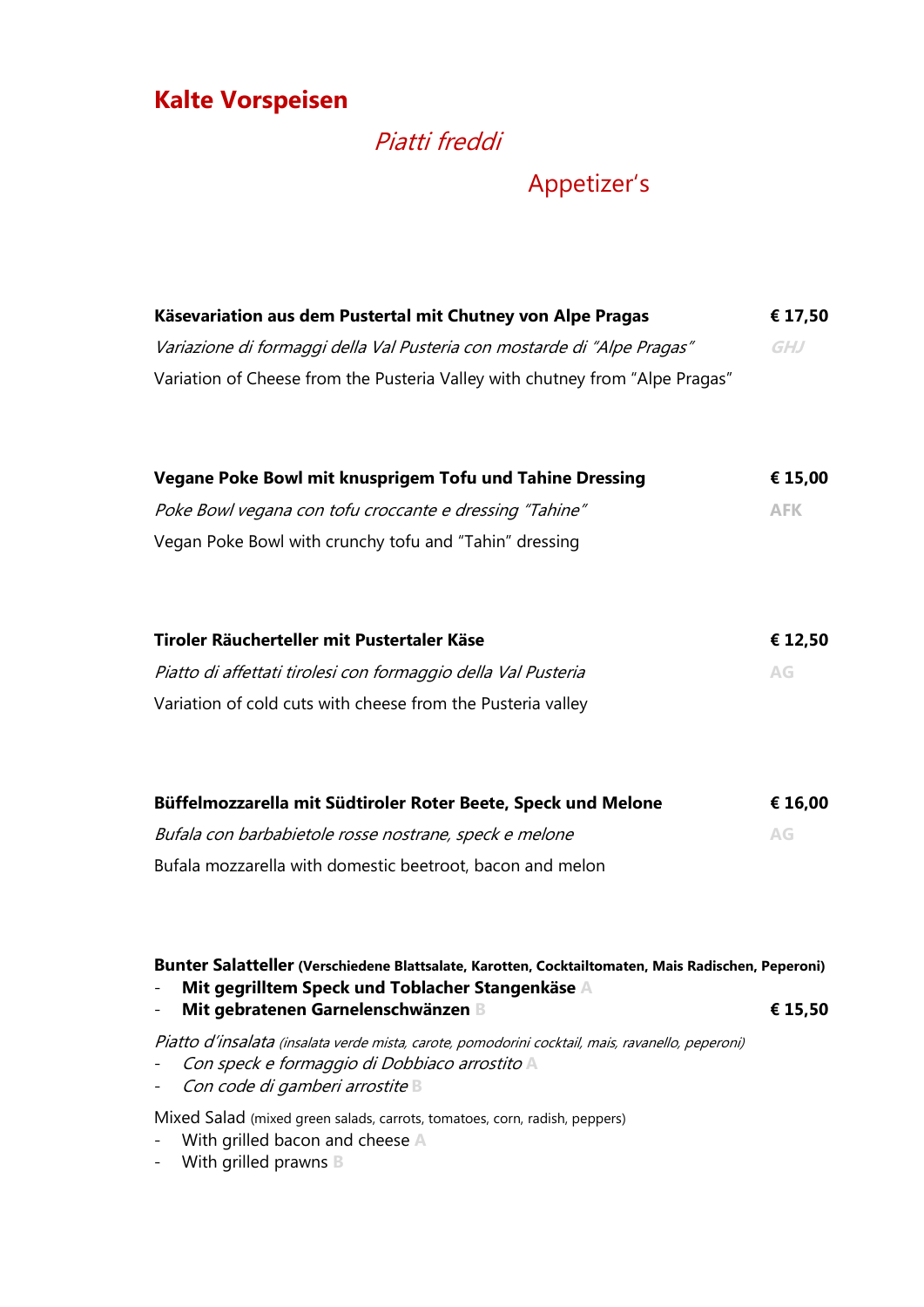# Suppen

# Minestre

# Soups

| Gazpacho mit Mozzarellaciabatta        | € 8.20 |
|----------------------------------------|--------|
| Gazpacho con ciabatta al mozzarella    | $A$ G  |
| Gazpacho with ciabatta with mozzarella |        |

| Dreierlei Knödel in der Suppe (Speck-, Käsepress-, Leberknödel)                 |            |
|---------------------------------------------------------------------------------|------------|
| Tris di canederli in brodo (canederlo di speck, formaggio schiacciato e fegato) | <b>ACG</b> |
| Three types of dumplings in soup (dumpling of bacon, pressed cheese and liver)  |            |

| <b>Gerstesuppe mit Selchfleisch</b> | € 7.60 |
|-------------------------------------|--------|
| Zuppa d'orzo con carne salmistrata  | AG     |
| Barley soup with smoked meat        |        |

| Salat vom Büffet         | € 4,30 |
|--------------------------|--------|
| Insalata dal buffet      |        |
| Salad from the salad bar |        |

Brotkorb, zusätzlich  $\epsilon$  2,00 Cestino di pane addizionale Bread basket, additional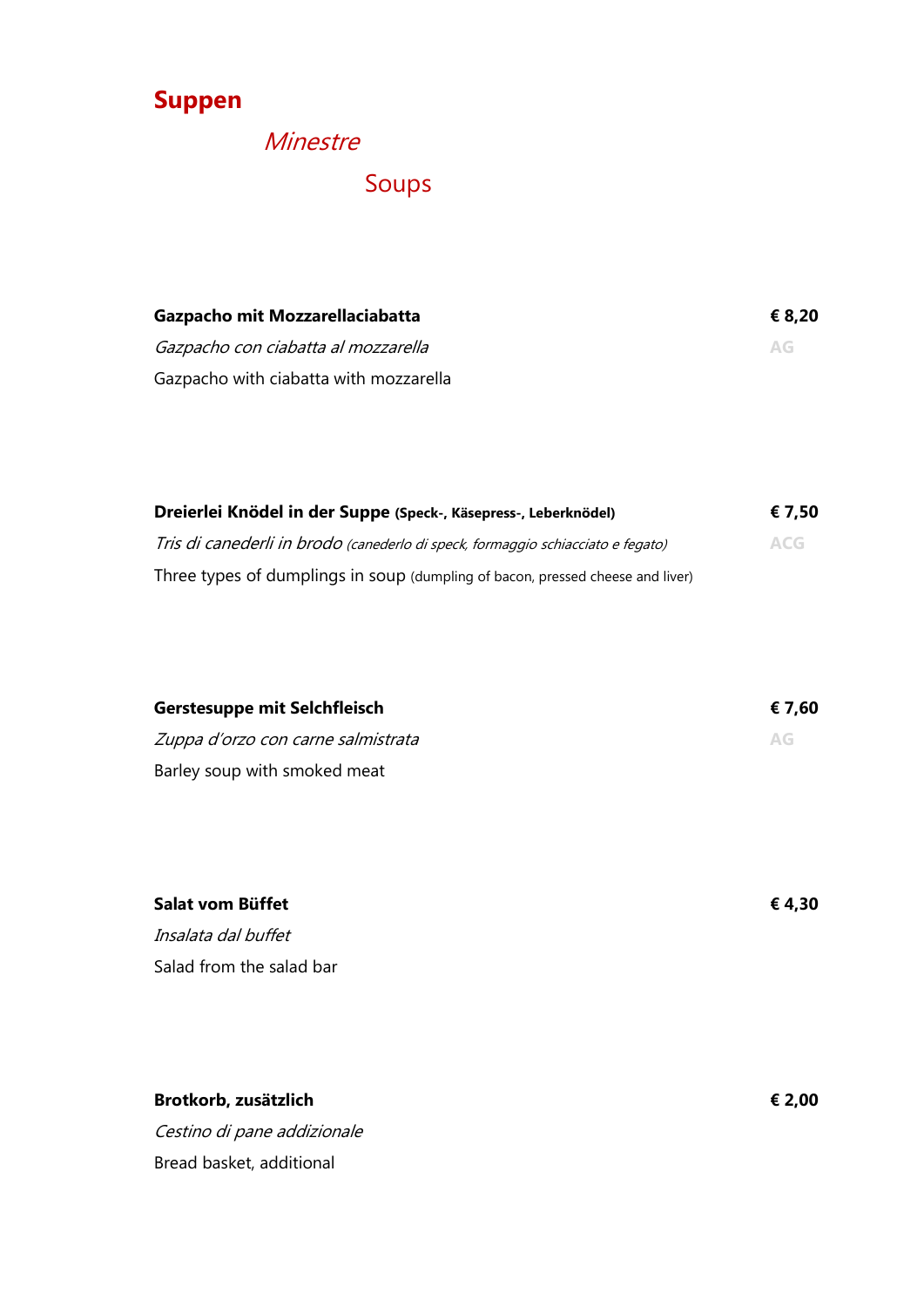# Warme Vorspeisen

# Primi piatti

## **Starters**

| <b>Knödeltris</b>                                                                                                                                                                                   |         |
|-----------------------------------------------------------------------------------------------------------------------------------------------------------------------------------------------------|---------|
| - Brennnesselknödel mit Ziegenfrischkäse gefüllt auf Tomatenconfit<br>- Käseknödel auf Speckkrautsalat<br>- Pilzknödel an Schnittlauchsauce                                                         | € 13,00 |
| Tris di canederli                                                                                                                                                                                   |         |
| - Canederlo all'ortica ripieni di formaggio fresco di capra su confit di pomodori<br>- Canederlo al formaggio su insalata di capuccio e speck<br>- Canederlo ai funghi con salsa all'erba cipollina | ACG     |
| Dumplings served three ways                                                                                                                                                                         |         |
| - Dumpling of nettles filled with fresh goat cheese on tomato confit                                                                                                                                |         |

- Dumpling of cheese on salad of cabbage and bacon
- Dumpling of mushrooms with chives sauces

| Hausgemachte Eierteigtagliatelle mit Ragout von<br>einheimischem Hirsch und Wurzelgemüse | € 14.00 |
|------------------------------------------------------------------------------------------|---------|
| Tagliatelle all'uovo fatte in casa con ragù di cervo nostrano e verdure                  | ACGL.   |
| Homemade Tagliatelle with ragout of domestic deer and vegetables                         |         |

| <b>Maccheroni nach Hirten Art</b> | € 9.50 |
|-----------------------------------|--------|
| Maccheroni al pastore             | AGI    |
| Maccheroni sheppard style         |        |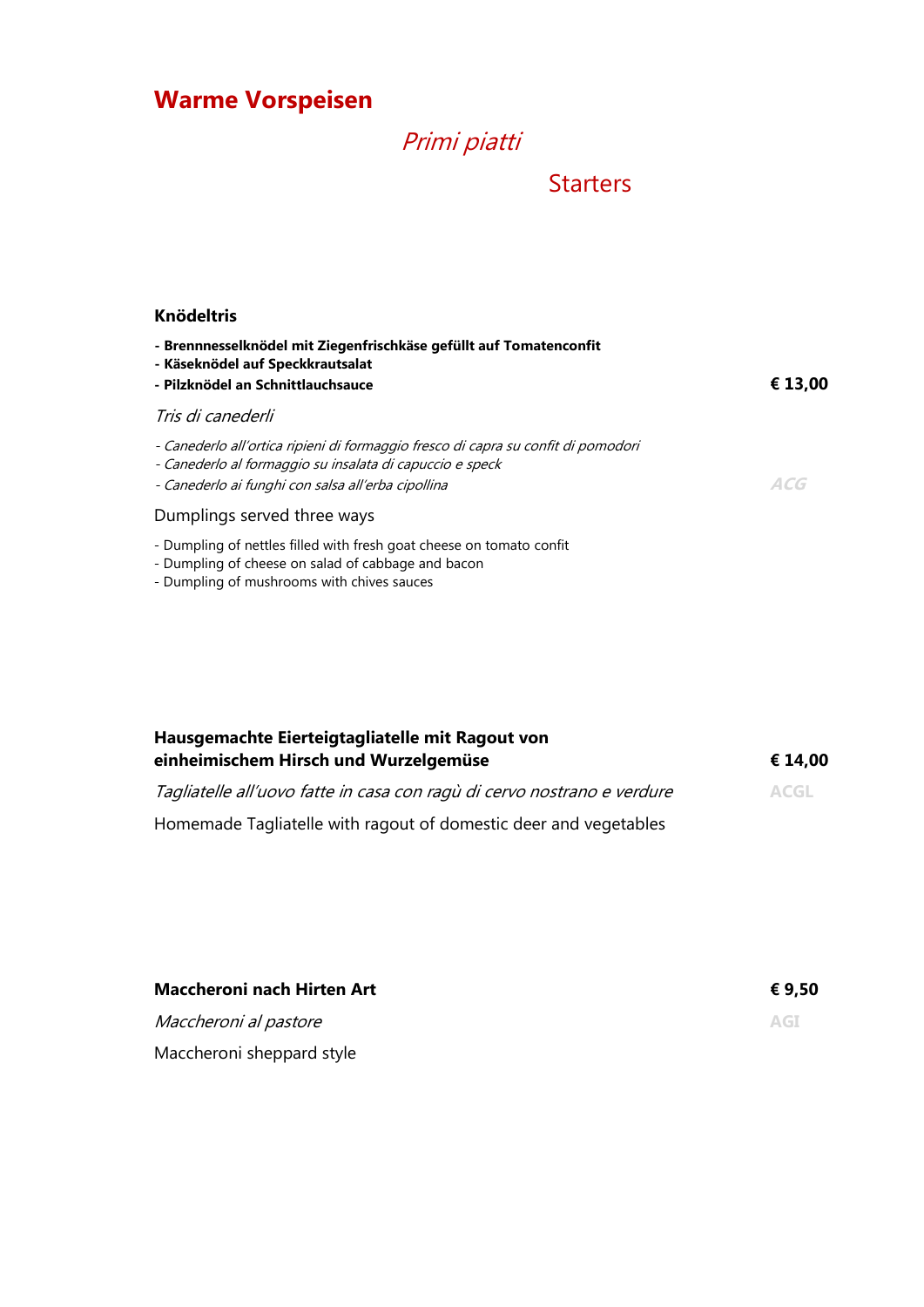| Risotto mit Wildkräutern und Garnelenschwänzen | € 15.50 |
|------------------------------------------------|---------|
| Risotto con erbe selvatiche e code di gamberi  | -BG.    |
| Risotto with wild herbs and prawns             |         |

| Kartoffelgnocchi mit San Marzano Tomaten,                             |            |
|-----------------------------------------------------------------------|------------|
| <b>Burrata und frischem Basilikum</b>                                 | € 12.50    |
| Gnocchi di patate con pomodori San Marzano, burrata e basilico fresco | <b>ACG</b> |
| Potato Gnocchi with tomatoes San Marzano, burrata and fresh basil     |            |

| Spinatspätzle mit Sahne-Schinkensauce                 | € 9,50     |
|-------------------------------------------------------|------------|
| Spätzle di spinaci con panna e prosciutto             | <b>ACG</b> |
| Spätzle (small gnocchi) of spinach with cream and ham |            |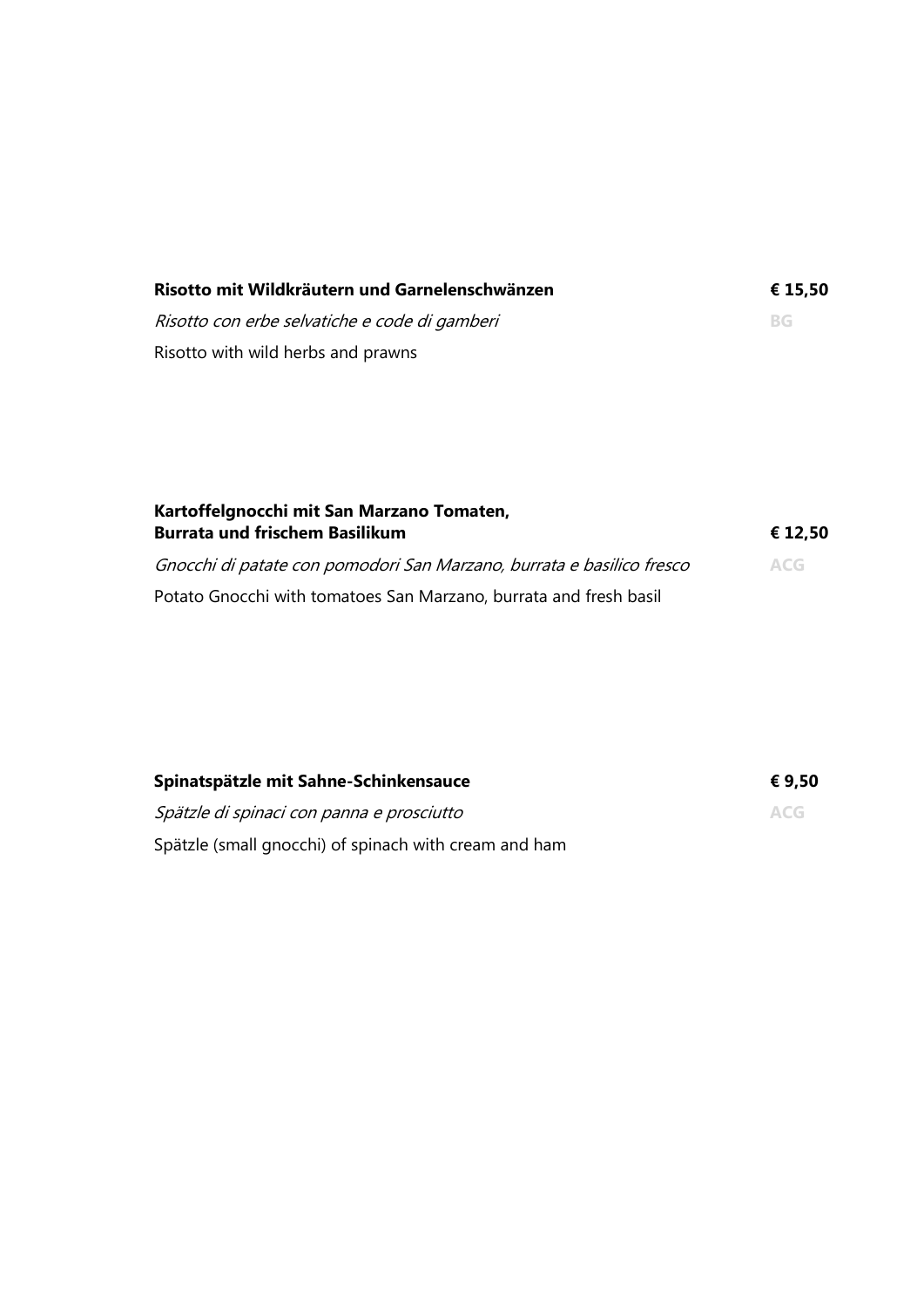# Hauptspeisen

# Secondi piatti

## Main dishes

| Grillteller                                                             |         |
|-------------------------------------------------------------------------|---------|
| Verschiedenes Fleisch und Gemüse vom Grill mit Pommes Frites            | € 22,00 |
| Grigliata mista<br>Carne e verdure miste alla griglia con patate fritte | AI      |
| Mixed Grill<br>Mixed meat and vegetables from grill with French fries   |         |

| Tagliata vom Rind auf Rauke mit Balsamicoglace und<br>Parmesansplitter und Rosmarinkartoffeln       | € 23,00 |
|-----------------------------------------------------------------------------------------------------|---------|
| Tagliata di manzo su rucola con glace di balsamico e scaglie di<br>parmigiano e patate al rosmarino | G       |
| Tagliata of beef on rocket with balsamico glace, parmesan cheese and<br>rosemary potatoes           |         |
| Cordon Bleu vom Kalb in der Schwarzbrotpanade.                                                      |         |

| CONGON DICA VOIN KAID IN ACT JCHWAILDI OLDANIAC,<br>gefüllt mit Speck und "Bunker" Käse an<br>Kartoffel-Kressesalat und Mischgemüse in Butter       | € 21,50 |
|-----------------------------------------------------------------------------------------------------------------------------------------------------|---------|
| Cordon Bleu di vitello impanato con pane nero, ripieno di speck e<br>formaggio "bunker" con insalata di patate e crescione e verdure miste al burro | ACGJ    |

Cordon Bleu of veal breaded with black bread, filled with bacon and "Bunker" cheese on potato-cress salad and mixed vegetables in butter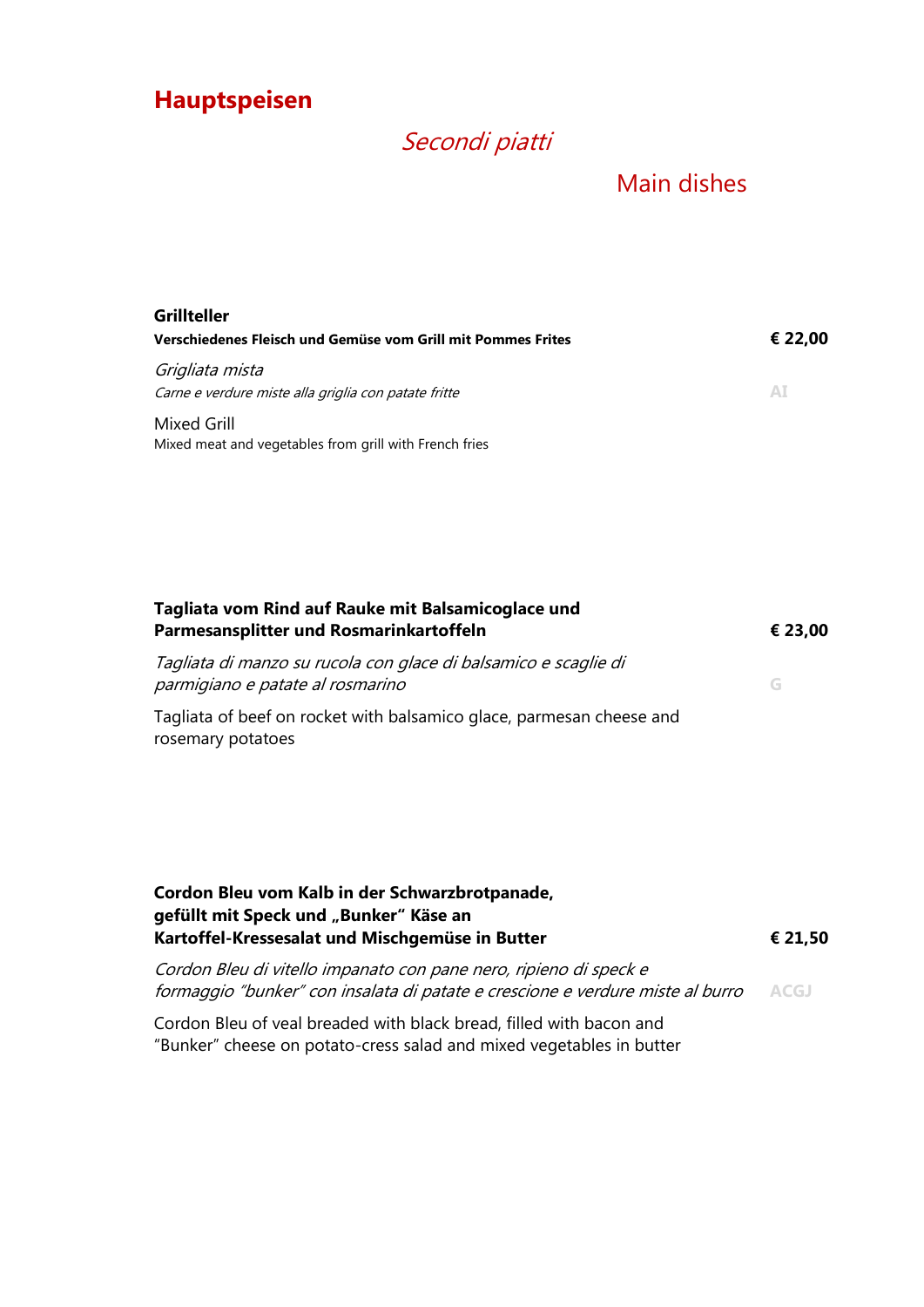| Schweinsfilet Tiroler Art mit Röstkartoffeln                                                                                                                                                 | € 18,00    |
|----------------------------------------------------------------------------------------------------------------------------------------------------------------------------------------------|------------|
| Filetto di maiale alla tirolese con patate saltate                                                                                                                                           | GI         |
| Filet of pork Tyrolean Style with potatoes                                                                                                                                                   |            |
|                                                                                                                                                                                              |            |
|                                                                                                                                                                                              |            |
|                                                                                                                                                                                              |            |
| Gebratener Hirschrücken mit Preißelbeerjus an mariniertem<br>Rotkraut und gegrillter Rosmarinpolenta                                                                                         | € 25,00    |
| Lombata di cervo con jus ai mirtilli rossi su cappuccio rosso marinato e<br>polenta al rosmarino grigliata                                                                                   |            |
| Saddle of deer with red currant jus on marinated red cabbage and<br>grilled rosemary polenta                                                                                                 |            |
|                                                                                                                                                                                              |            |
|                                                                                                                                                                                              |            |
|                                                                                                                                                                                              |            |
| <b>Chicken Burger</b>                                                                                                                                                                        |            |
| Hühnerbrust in Kräuter-Pankopanade im hausgemachtem Leinsamen<br>Bun mit Rauke, Tomate, roten Zwiebeln, Burrata, Basilikum,                                                                  |            |
| Ketchup, Mayonnaise und Country Wedges Potatoes                                                                                                                                              | € 16,00    |
| Chicken Burger                                                                                                                                                                               |            |
| Petto di Pollo impanato con Panko e verdure in "Bun" ai semi di Lino fatto in casa<br>con rucola, pomodori, cipolle rosse, burrata, basilico, Ketchup, maionese e<br>Country Wedges potatoes | <b>ACG</b> |
| Chicken Burger                                                                                                                                                                               |            |
| Chicken breast breaded in Panko and herbs in homemade linseed bun with rocket,<br>tomatoes, red onions, burrata, basil, Ketchup, mayonnaise and Country Wedges Potatoes                      |            |
|                                                                                                                                                                                              |            |
|                                                                                                                                                                                              |            |
|                                                                                                                                                                                              |            |
| Cheeseburger                                                                                                                                                                                 |            |
| Burger Patty vom Grill im hausgemachtem Sesam Bun mit Cheddar,<br>Bacon, Rostzwiebeln, Salat, Tomaten, Ketchup und Mayo mit Curley Fries                                                     | € 16,00    |
| Cheesburger                                                                                                                                                                                  |            |
| Burger Patty alla griglia in "Bun" al sesamo fatto in casa con Cheddar, bacon,<br>cipolle arrostite, insalata, pomodori, Ketchup e maionese con Curley Fries                                 | <b>ACG</b> |
| Cheesburger                                                                                                                                                                                  |            |
| Grilled Burger Patty in homemade sesame bun with Cheddar,<br>bacon, roasted onions, salad, tomatoes, Ketchup and mayonnaise with Curley Fries                                                |            |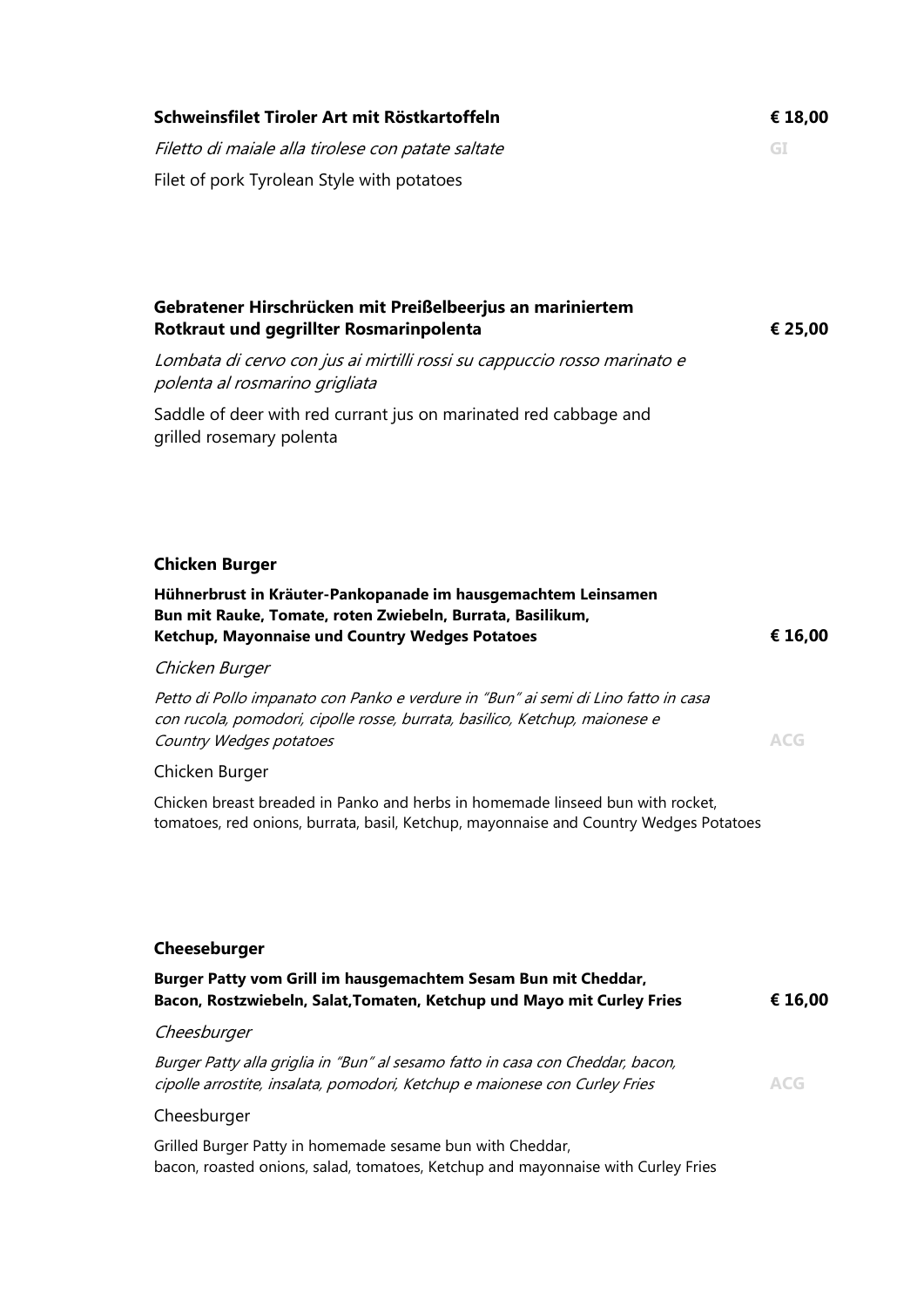# Für unsere Kleinen

# Per i nostri piccoli

# Children's menu

Pinocchio (Frankfurter Würstel mit Pommes Frites) (Würstel con patatine fritte)

(Wiener with French fries) € 6,00





## Tweety (Chicken Nuggets mit Pommes Frites)

(Chicken Nuggets con patatine fritte) (Chicken Nuggets with French fries) € 6,50

## Hulk

(Spinatspätzle mit Sahne und Schinken)

("Spätzle" con panna e prosciutto) ("Spätzle" with cream and ham) € 5,50





## Pichachu (Maccheroni mit Tomatensauce) (Maccheroni al pomodoro) (Noodles with tomato sauce)

€ 5,00

## Roadrunner

## (Schnitzel Wiener Art mit Pommes Frites)

(Cotoletta alla milanese con patatine fritte) (Escalope Viennese style with French fries) € 7,50





## Nemo (Fischstäbchen mit Pommes Frites)

(Bastoncini di pesce con patatine fritte) (Fish sticks with French fries) € 7,50